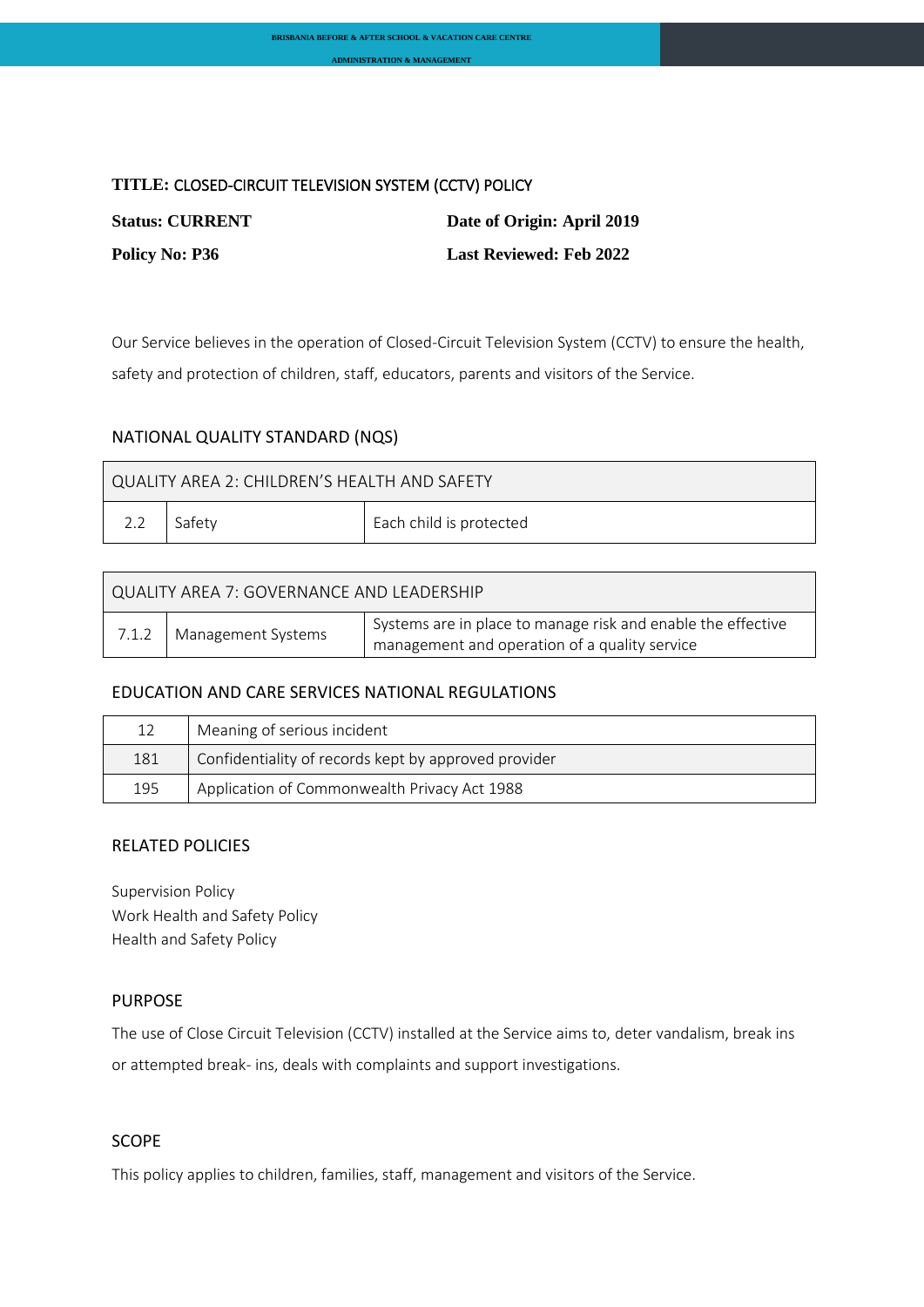#### IMPLEMENTATION

Our Service uses Closed-Circuit Television (CCTV) to monitor the physical environment. It provides protection and security for staff and children in care, assisting in assuring families that their children are in a safe environment and may also assist with misunderstandings, damages to the Service, theft and potentially false accusations by providing digital evidence.

## Camera Use

Closed-Circuit Television (CCTV) operates at the Service and comprises of:

- 4 fixed position cameras
- A monitor
- Digital Hard Drive Recorder
- 3 Public Information Sign

#### Camera Locations

- The entrance and exit points on front veranda,
- Front Door Area inside the centre
- Downstairs Storeroom

The CCTV recording system operates in real mode, monitoring the site continuously 24 hours a day. Footage and information collected via the recording system will be governed by Australian Privacy Principles and all relevant staff will be kept up to date with requirements under Australia's privacy law. (There are some Commonwealth, State and territory laws that restrict the use of listening, optical, data and tracking surveillance devices.)

Access to the recordings will only be disclosed to:

- 1. The Ombudsman [NSW] to assist with investigations on "child protection" e.g., abuse, neglect and ill treatment.
- 2. To a member or officer of a law enforcement agency E.g. Police for use in assisting with investigations.
- 3. The Approved Provider, Nominated Supervisor / Responsible Person on duty to investigate situations that may have occurred.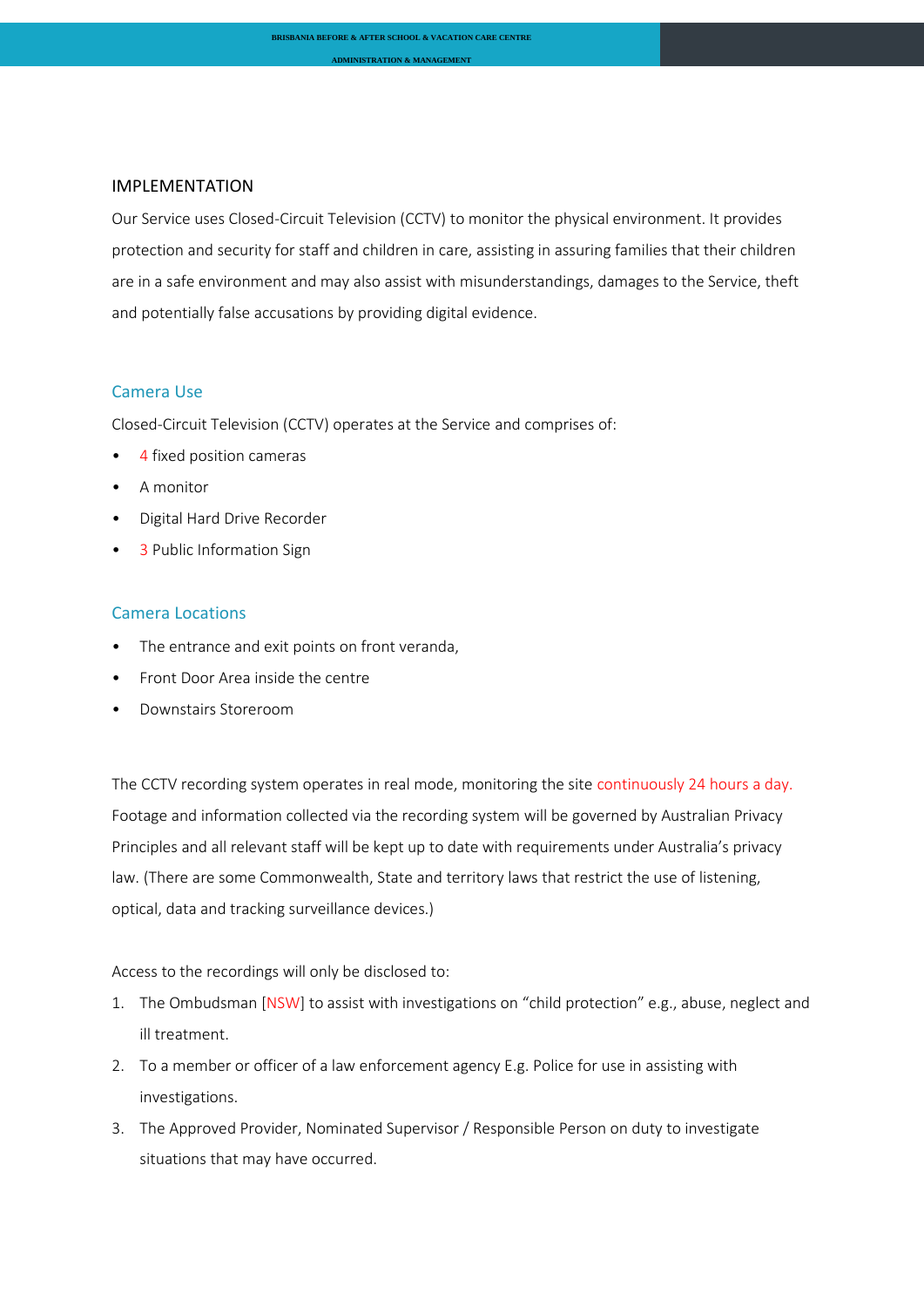4. Management Committee to investigate situations that may have occurred.

#### Storage of Footage

CCTV footage is kept at the Service for a period of up to [30 days/4 weeks]

#### MANAGEMENT/NOMINATED SUPERVISOR:

Management/Nominated Supervisor will comply with current CCTV Australian laws, to ensure:

- All staff and educators have been notified in writing about the surveillance devices at the Service
- Clear expectations of staff and educators in the workplace and their responsibility for upholding the Service's privacy obligations have been discussed
- All cameras are clearly visible
- Signs are placed at the entrance of the Service to advise staff, families and visitors about the surveillance
- Cameras are not installed in private areas such as bathrooms or shower areas
- Maintenance and upgrades of cameras are conducted as required
- Cameras are positioned to ensure the most effective coverage
- Compliance with the Privacy Act, including handling of any personal information
- CCTV Footage is kept secure and destroyed or de-identified when it is no longer required
- Confidentiality is maintained at all times
- The correct time and date are covered
- A request to view a recording is in accordance with Australian law

#### SOURCE:

Education and Care Services National Regulation Revised National Quality Standard Childcare centre Safety - <https://www.asial.com.au/documents/item/632> [https://www.oaic.gov.au](https://www.oaic.gov.au/)

Privacy Act - [www.legislation.gov.au/Details/C2019C00025](http://www.legislation.gov.au/Details/C2019C00025)

Workplace Surveillance Act 2005- [https://www.legislation.nsw.gov.au/inforce/cda3e2c0-0fd3-6065-e243](https://www.legislation.nsw.gov.au/inforce/cda3e2c0-0fd3-6065-e243-e81a43c4fdb2/2005-47.pdf) [e81a43c4fdb2/2005-47.pdf](https://www.legislation.nsw.gov.au/inforce/cda3e2c0-0fd3-6065-e243-e81a43c4fdb2/2005-47.pdf)